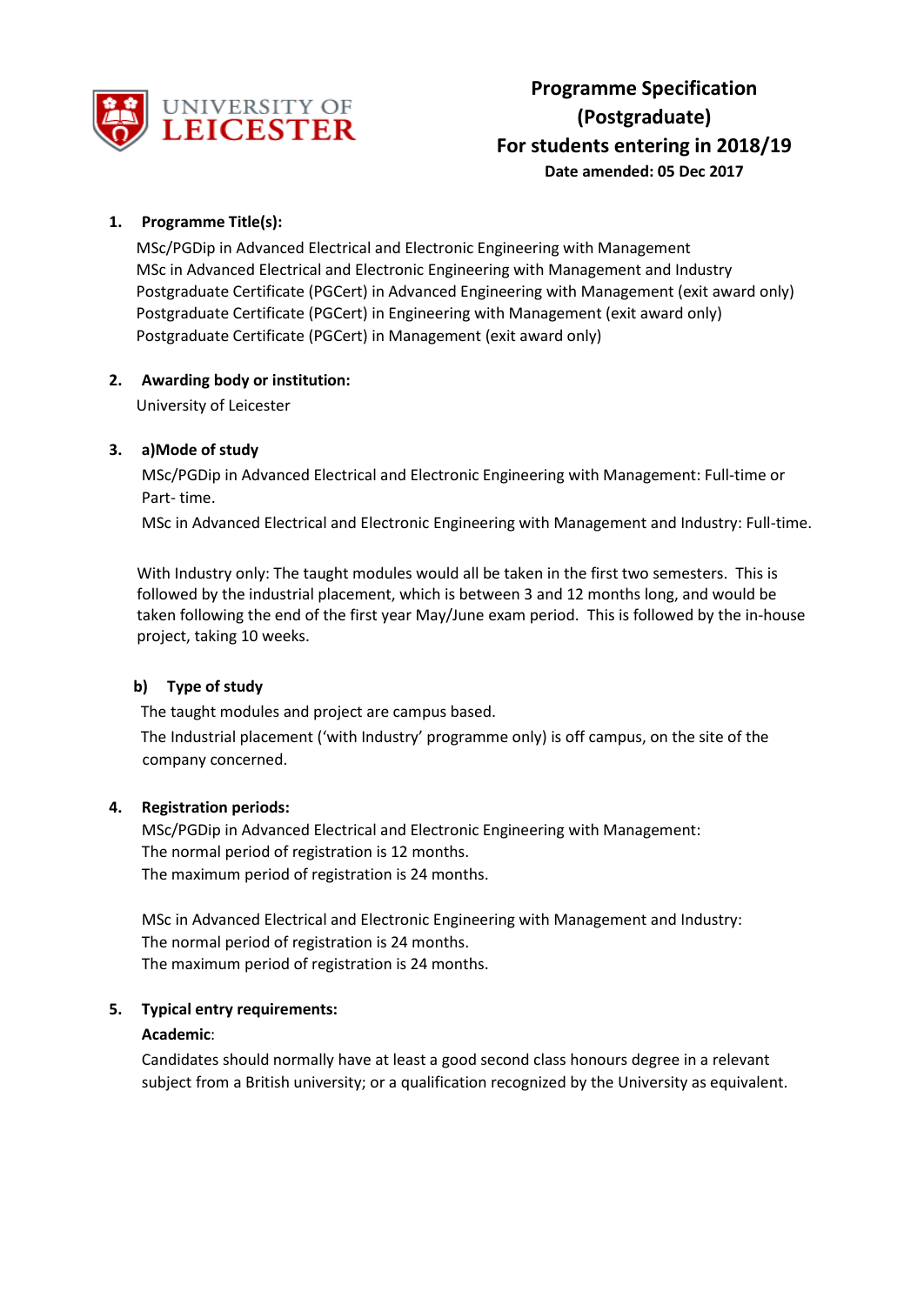# **English language**

Candidates whose first language is not English will be required to provide evidence of appropriate language skills. A score of 6.5 in IELTS or an equivalent is required, but if candidates have been instructed in their u/g courses in English in certain countries for a period of at least two years, this may be deemed adequate. Courses at the University's English Teaching Unit are offered to candidates who fail this requirement. The course must be completed before the MSc can begin.

### **6. Accreditation of Prior Learning:** None

### **7. Programme aims:**

This is an advanced career entry programme focused on industrial careers in the engineering sector. The technical focus of this programme is study of a coherent selection of electrical and electronic engineering subjects to advanced level. Module combinations include communications and signal processing through control engineering to electrical machines and drives. The course is ideal for the engineer who wishes to specialise in electrical disciplines in combination with a rigorous introduction to those management theories, models, frameworks and techniques that are likely to be important to a professional Engineer. The combination of advanced technical Engineering skills and knowledge of Management theory and practice equips students with the knowledge and skills required to secure leadership roles in global engineering industries. At the end of the programme students should:

- Demonstrate specific knowledge of advanced topics in engineering, specifically electrical and electronic technologies, and to be able to apply this knowledge in the design and simulation of real-world systems;
- Demonstrate clear communication skills and be competent users of IT communication techniques (e.g. oral presentation and report writing);
- Work effectively as part of both multi- and single-disciplinary teams;
- Have knowledge of core management subjects, be able to explain them, critique them, select, apply them to engineering management situations;
- Pursue research (MSc graduates only);
- Describe their role in their company and the company's role in relation to customers and the industrial sector in which it sits (MSc 'with Industry' graduates only);
- Continue to develop their professional engineering education through CPD programmes of related areas (MSc 'with Industry' graduates only);

# **8. Reference points used to inform the programme specification:**

- QAA Subject benchmark statement for masters degrees, available at: [http://www.qaa.ac.uk/Publications/InformationAndGuidance/Documents/MastersDe](http://www.qaa.ac.uk/Publications/InformationAndGuidance/Documents/MastersDegreeCharacteristics.pdf) [greeCharacteri](http://www.qaa.ac.uk/Publications/InformationAndGuidance/Documents/MastersDegreeCharacteristics.pdf) [stics.pdf](http://www.qaa.ac.uk/Publications/InformationAndGuidance/Documents/MastersDegreeCharacteristics.pdf)
- [The Frameworks for Higher Education Qualifications of UK Degree-Awarding Bodies](http://www.qaa.ac.uk/Publications/InformationAndGuidance/Documents/MastersDegreeCharacteristics.pdf)  [\(Qualifications](http://www.qaa.ac.uk/Publications/InformationAndGuidance/Documents/MastersDegreeCharacteristics.pdf) [Frameworks\)](http://www.qaa.ac.uk/publications/information-and-guidance/publication?PubID=2843)
- QAA subject benchmark statement for engineering (2010 edition) [http://www.qaa.ac.uk/en/Publications/Documents/Subject-benchmark-statement-](http://www.qaa.ac.uk/en/Publications/Documents/Subject-benchmark-statement-Engineering-.pdf)[Engineering-.pdf](http://www.qaa.ac.uk/en/Publications/Documents/Subject-benchmark-statement-Engineering-.pdf)
- Engineering Council UK Standard for Professional Engineering Competence 3rd Edition (UK-SPEC). [http://www.engc.org.uk/engcdocuments/internet/Website/Accreditation%20of%20High](http://www.engc.org.uk/engcdocuments/internet/Website/Accreditation%20of%20Higher%20Education%20Programmes%20third%20edition%20(1).pdf) [er%20 Education%20Programmes%20third%20edition%20\(1\).pdf](http://www.engc.org.uk/engcdocuments/internet/Website/Accreditation%20of%20Higher%20Education%20Programmes%20third%20edition%20(1).pdf)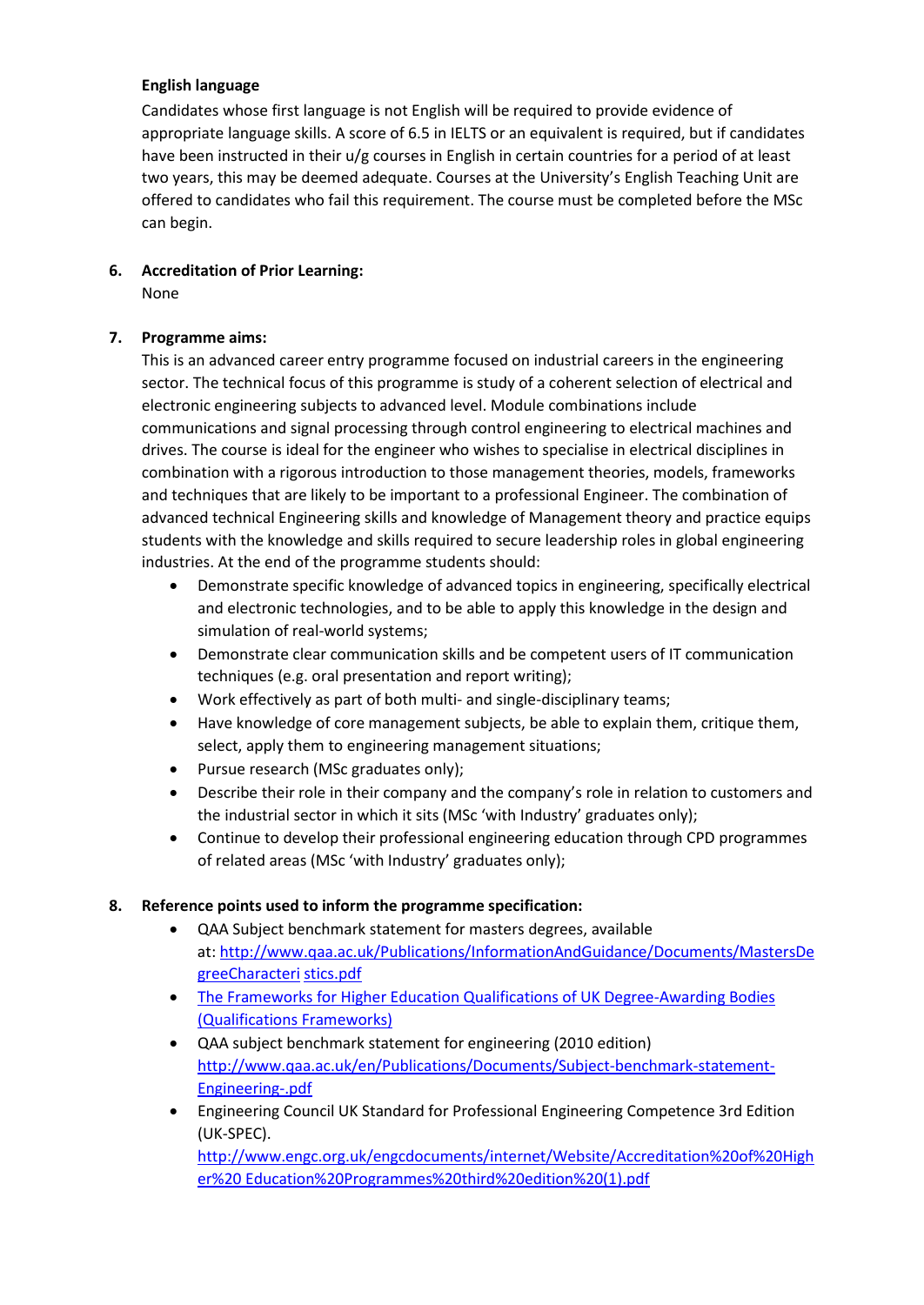- QAA Benchmarking Statement for Business and Management: [http://www.qaa.ac.uk/Publications/InformationAndGuidance/Pages/Subjectbenchmark](http://www.qaa.ac.uk/Publications/InformationAndGuidance/Pages/Subject-benchmark-statement-Masters-degrees-in-business-and-management.aspx)[statement-](http://www.qaa.ac.uk/Publications/InformationAndGuidance/Pages/Subject-benchmark-statement-Masters-degrees-in-business-and-management.aspx) [Masters-degrees-in-business-and-management.aspx](http://www.qaa.ac.uk/Publications/InformationAndGuidance/Pages/Subject-benchmark-statement-Masters-degrees-in-business-and-management.aspx)
- [University of Leicester Senate Regulations](http://www2.le.ac.uk/offices/sas2/regulations/senate-regulations)
- University of Leicester Code of Practice on Examining: <http://www2.le.ac.uk/offices/sas2/quality/codes/examining>
- University of Leicester Learning & Teaching Strategy: <http://www2.le.ac.uk/offices/sas2/quality/learnteach>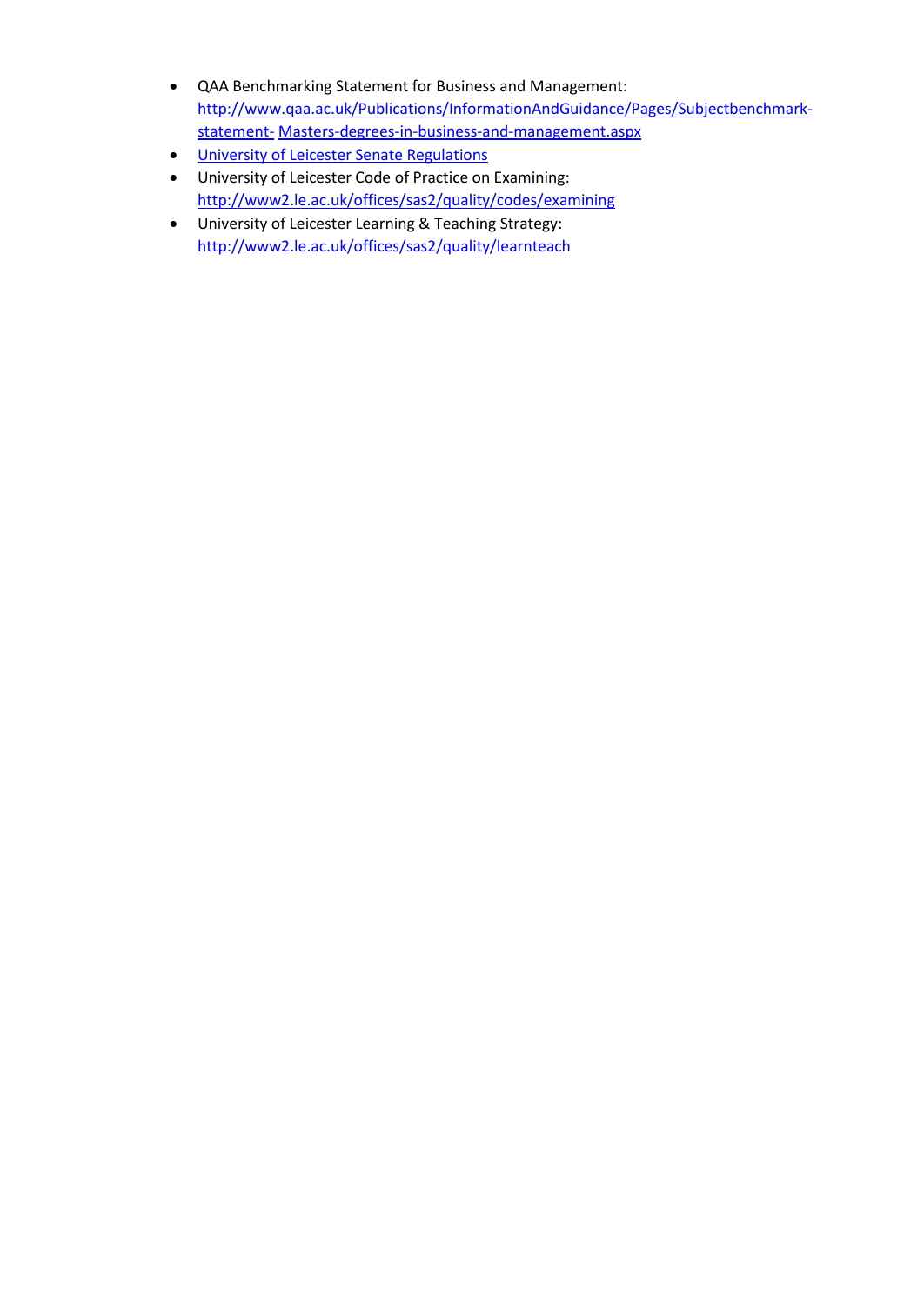# **9. Programme Outcomes:**

| <b>Intended Learning</b>                                                                                                                                                                                                                                                                                                                                                                                                                                                                                                               | <b>Teaching and Learning</b>                                                                                                                                                                                                                                                                        | <b>How Demonstrated?</b>                                                                                                                                                                                                                                                                             |  |  |
|----------------------------------------------------------------------------------------------------------------------------------------------------------------------------------------------------------------------------------------------------------------------------------------------------------------------------------------------------------------------------------------------------------------------------------------------------------------------------------------------------------------------------------------|-----------------------------------------------------------------------------------------------------------------------------------------------------------------------------------------------------------------------------------------------------------------------------------------------------|------------------------------------------------------------------------------------------------------------------------------------------------------------------------------------------------------------------------------------------------------------------------------------------------------|--|--|
| <b>Outcomes</b>                                                                                                                                                                                                                                                                                                                                                                                                                                                                                                                        | <b>Methods</b>                                                                                                                                                                                                                                                                                      |                                                                                                                                                                                                                                                                                                      |  |  |
| (a) Subject and Professional skills                                                                                                                                                                                                                                                                                                                                                                                                                                                                                                    |                                                                                                                                                                                                                                                                                                     |                                                                                                                                                                                                                                                                                                      |  |  |
|                                                                                                                                                                                                                                                                                                                                                                                                                                                                                                                                        | Knowledge                                                                                                                                                                                                                                                                                           |                                                                                                                                                                                                                                                                                                      |  |  |
| Core knowledge of Electrical<br>and Electronic Engineering, and<br>closely related subjects such as<br>Communications,<br>Signal Processing and Control.<br>A core knowledge of<br>management subjects including<br>the business environment,<br>accountability, representation<br>and control. Knowledge of the<br>quantitative and qualitative<br>methods used in management<br>research and what constitutes a<br>methodology. Students should<br>be able to synthesise and apply<br>knowledge to engineering<br>management issues. | Lectures, Specified reading,<br>Laboratory classes, Design<br>exercises, Tutorials, Group<br>discussion, directed reading and<br>exercises, private study,<br>assignment feedback: formative<br>and summative.<br>Dissertation research<br>process,<br>research methods training.                   | Module examinations,<br>Laboratory, design exercise and<br>literature review reports, oral<br>presentations and tutorial<br>performance. Essays<br>(individual), group discussions,<br>computer based exercises, case<br>study exercises. Research<br>proposal, ethics approval and<br>dissertation. |  |  |
|                                                                                                                                                                                                                                                                                                                                                                                                                                                                                                                                        | <b>Concepts</b>                                                                                                                                                                                                                                                                                     |                                                                                                                                                                                                                                                                                                      |  |  |
| Design of a wide-range of<br>modern Electrical and<br><b>Electronic Engineering</b><br>systems.<br>Graduates should be able to<br>explain the core concepts of<br>management as they relate to<br>engineering activities.                                                                                                                                                                                                                                                                                                              | Lectures, Practical classes,<br>Tutorials, Group<br>discussion, Directed<br>reading, assignment<br>feedback, private-study.<br>Dissertation supervision<br>process, independent research.                                                                                                           | Module examinations,<br>Laboratory, design exercise<br>and literature review reports,<br>oral presentations, tutorial.<br>Essays (individual), group<br>discussions, case study<br>exercises, research proposal<br>and dissertation.                                                                 |  |  |
| <b>Techniques</b>                                                                                                                                                                                                                                                                                                                                                                                                                                                                                                                      |                                                                                                                                                                                                                                                                                                     |                                                                                                                                                                                                                                                                                                      |  |  |
| Practical demonstration of<br>experimental methods.<br>Competent use of a variety of<br>engineering design tools,<br>conventions of academic<br>writing and qualitative and<br>quantitative evaluation to<br>solve management problems<br>relevant to engineering.                                                                                                                                                                                                                                                                     | Laboratory classes, Individual<br>independent project and<br>research, module design<br>exercise supervision, Practical<br>demonstrations, Lectures. Self-<br>directed private-study.<br>Assignment feedback, formative<br>and summative. Dissertation<br>research process and methods<br>training. | Laboratory and design exercise<br>reports, module design exercise<br>assessment, essays (individual),<br>group discussions, case study<br>exercises, and the dissertation.<br>Module examinations.                                                                                                   |  |  |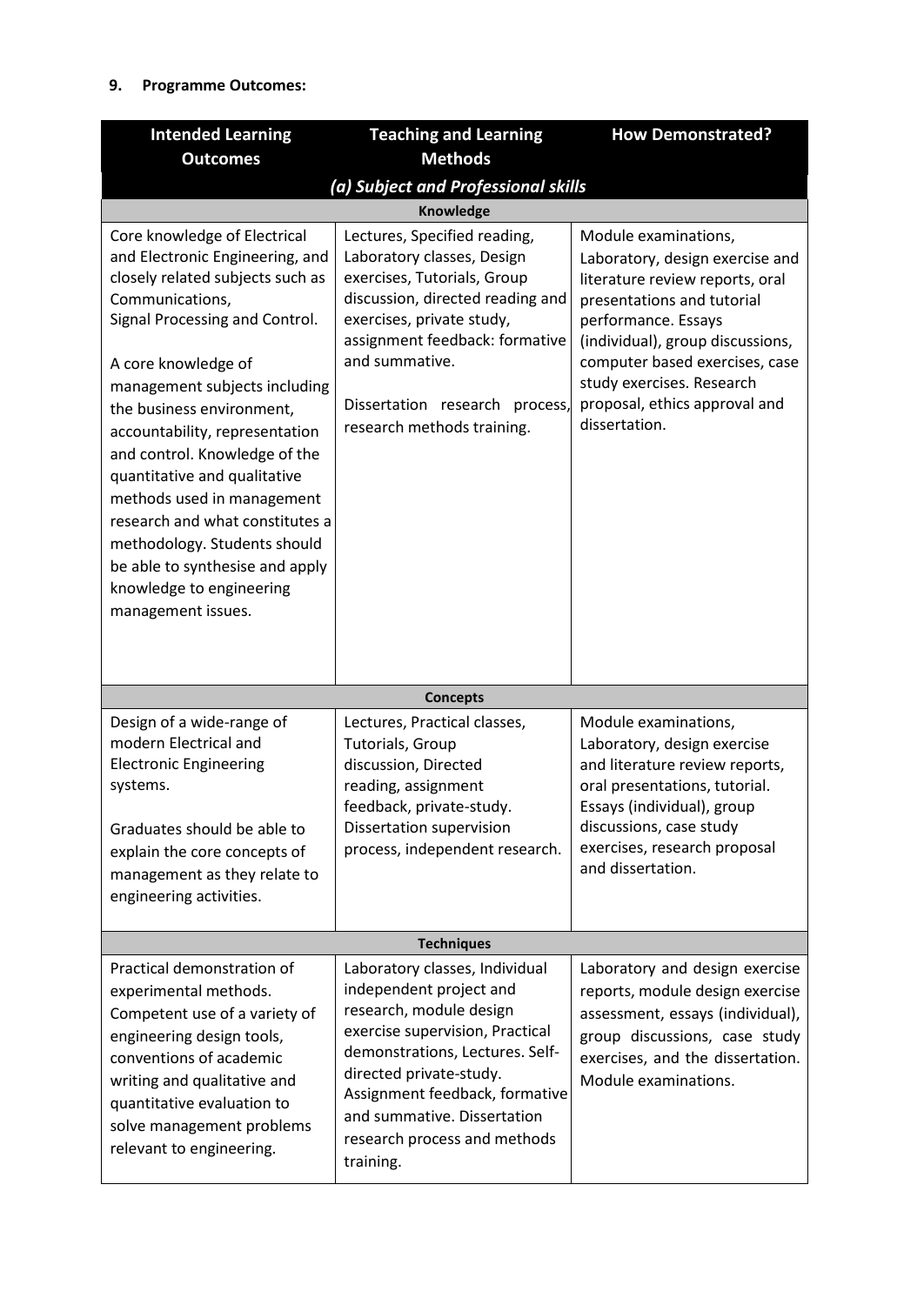| <b>Critical analysis</b>                                                                                                                                                                                                                          |                                                                                                                                                                                         |                                                                                                                                                                               |  |  |
|---------------------------------------------------------------------------------------------------------------------------------------------------------------------------------------------------------------------------------------------------|-----------------------------------------------------------------------------------------------------------------------------------------------------------------------------------------|-------------------------------------------------------------------------------------------------------------------------------------------------------------------------------|--|--|
| Critical appraisal of results and<br>literature, the discipline of<br>management and its<br>application in engineering,<br>including in different cultural,<br>environmental and<br>organisational contexts.                                      | Laboratory, design exercise and<br>project supervision                                                                                                                                  | Laboratory, module design<br>exercise and literature review<br>reports. Essays (individual), group<br>discussion, case study exercises.<br>Project progress and dissertation. |  |  |
|                                                                                                                                                                                                                                                   | <b>Presentation</b>                                                                                                                                                                     |                                                                                                                                                                               |  |  |
| Presentation of scientific<br>results, management analysis<br>and conclusions in an<br>organized and appropriate<br>medium to a professional<br>standard with clarity, fluency<br>and coherency. Participation in<br>scientific discussion.       | Tutorials, Module seminars,<br>Laboratory classes, module<br>design exercise supervision,<br>Project supervision. group<br>discussion, directed reading<br>and exercises. Dissertation. | Module presentations,<br>Laboratory, module design<br>exercise and dissertation. Essays,<br>examinations and case study<br>exercises.                                         |  |  |
|                                                                                                                                                                                                                                                   | <b>Appraisal of evidence</b>                                                                                                                                                            |                                                                                                                                                                               |  |  |
| Experimental methods, Project<br>design. Ability to locate,<br>organise and assess data,<br>analyse complex ideas and<br>understand and criticise<br>different arguments with<br>independent inquiry at an<br>advanced level.                     | Lectures, Laboratory classes,<br>Project supervision.<br>Independent research, group<br>discussion, directed reading<br>and exercises.                                                  | Written examinations,<br>laboratory and design exercise<br>reports, dissertation, individual<br>essays.                                                                       |  |  |
|                                                                                                                                                                                                                                                   | <b>Industrial application</b>                                                                                                                                                           |                                                                                                                                                                               |  |  |
| With industry students only:<br>Practical experience of the<br>application of knowledge,<br>concepts and techniques of<br>engineering and management.                                                                                             | Industry placement.                                                                                                                                                                     | Industry placement and report.                                                                                                                                                |  |  |
| <b>Intended Learning Outcomes</b>                                                                                                                                                                                                                 | <b>Teaching and Learning</b>                                                                                                                                                            | <b>How Demonstrated?</b>                                                                                                                                                      |  |  |
|                                                                                                                                                                                                                                                   | <b>Methods</b>                                                                                                                                                                          |                                                                                                                                                                               |  |  |
| (b) Transferable skills                                                                                                                                                                                                                           |                                                                                                                                                                                         |                                                                                                                                                                               |  |  |
|                                                                                                                                                                                                                                                   | <b>Research skills</b>                                                                                                                                                                  |                                                                                                                                                                               |  |  |
| Literature review,<br>Experimental design,<br>Laboratory skills, Data analysis.<br>Demonstration of intellectual<br>independence through<br>identifying and delivering a<br>credible and substantial<br>research project at an<br>advanced level. | Tutorials, lectures, Laboratory<br>classes, module design exercise<br>work. Research methodology<br>module, dissertation<br>supervision meetings.                                       | Module design exercise reports<br>and oral presentations, Course<br>work, dissertation.                                                                                       |  |  |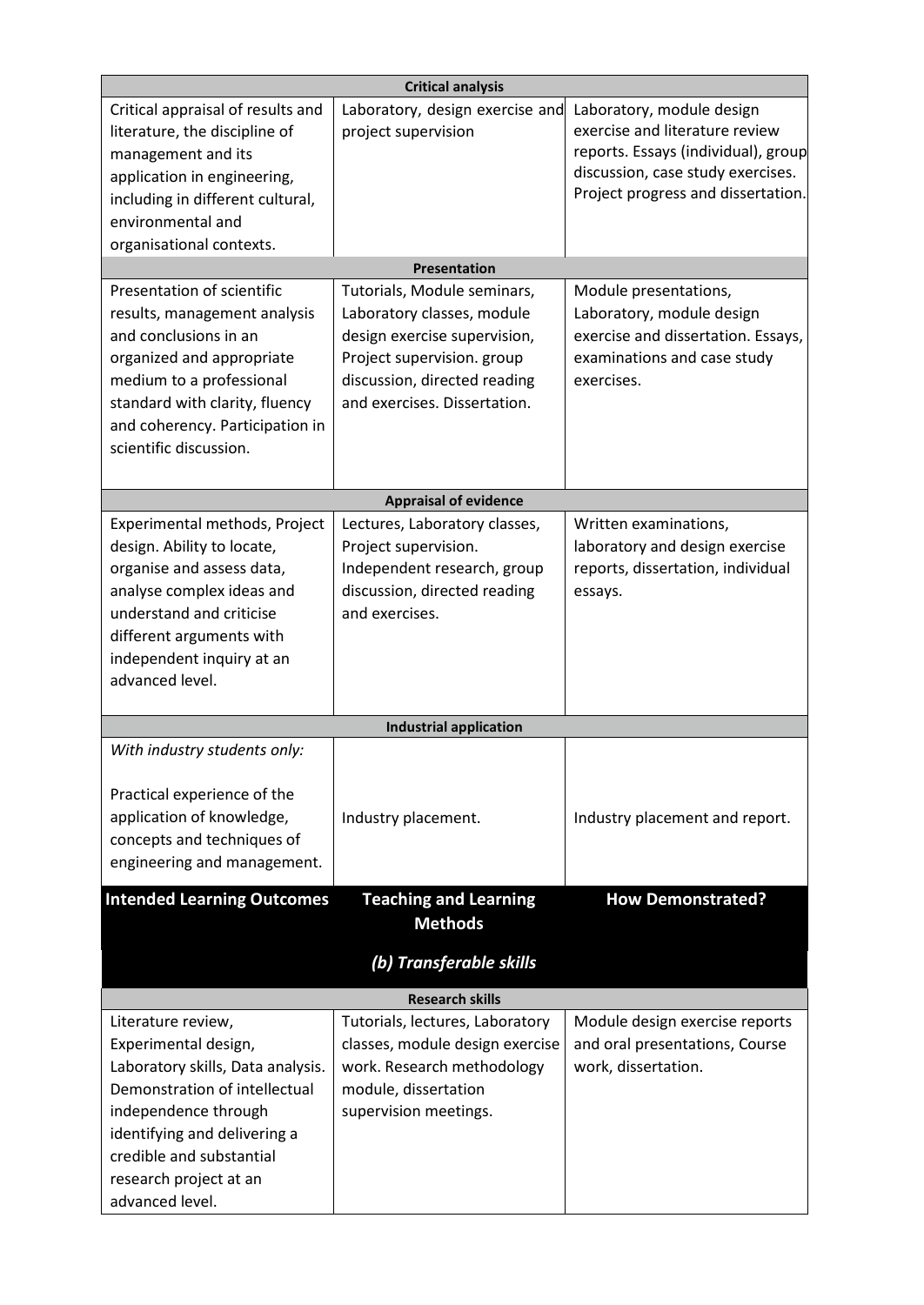| <b>Communication skills</b>                                                                                                                                                                                                                                                                                                      |                                                                                                                                                                                        |                                                                                                                                                                                                        |  |
|----------------------------------------------------------------------------------------------------------------------------------------------------------------------------------------------------------------------------------------------------------------------------------------------------------------------------------|----------------------------------------------------------------------------------------------------------------------------------------------------------------------------------------|--------------------------------------------------------------------------------------------------------------------------------------------------------------------------------------------------------|--|
| Report writing, Scientific<br>Communication. Ability to work<br>collaboratively and<br>responsibility in teams.                                                                                                                                                                                                                  | Dissertation supervision<br>meetings, laboratory and<br>design exercise classes,<br>Tutorials/dissertation<br>supervision process.                                                     | Laboratory, design and group<br>exercise reports. Research<br>proposal and dissertation.                                                                                                               |  |
|                                                                                                                                                                                                                                                                                                                                  | Data presentation                                                                                                                                                                      |                                                                                                                                                                                                        |  |
| IT, Analytical and graphical<br>methods, CAD drawings,<br>Statistics. Ability to locate,<br>organise and marshal evidence<br>and select and apply<br>appropriate software packages<br>for quantitative analysis.                                                                                                                 | Dissertation supervision<br>meetings, course work<br>(laboratories, module design<br>exercises, case studies and self-<br>directed private study)                                      | Seminars, Course work/case-<br>study reports, Research proposal<br>and dissertation,<br>Module examinations                                                                                            |  |
|                                                                                                                                                                                                                                                                                                                                  | <b>Working relationships</b>                                                                                                                                                           |                                                                                                                                                                                                        |  |
| Project management,<br>Organization skills, Time<br>management, Collaborative and<br>responsible working in teams.                                                                                                                                                                                                               | Dissertation supervision<br>meetings (incl. the<br>establishment of a working<br>relationship with supervisor),<br>Group working in modules<br>(laboratories and design<br>exercises). | Formative assessment based on<br>informal qualitative feedback<br>on content and performance<br>from teacher and peers.<br>Module design exercise<br>assessment, Seminar<br>performance. Dissertation. |  |
|                                                                                                                                                                                                                                                                                                                                  | <b>Managing learning</b>                                                                                                                                                               |                                                                                                                                                                                                        |  |
| Study skills, Information<br>management, Developing<br>specialization and interests,<br>Project management. Ability to<br>reflect upon behaviour and<br>skills with a view to personal<br>and professional development.<br>Identifying and delivering a<br>credible and substantial<br>research project at an advanced<br>level. | Tutorials and seminars, Library<br>and IT skills sessions,<br>dissertation supervision<br>meetings and process.                                                                        | Course work, module design<br>exercise assessment, Research<br>proposal and dissertation.                                                                                                              |  |
|                                                                                                                                                                                                                                                                                                                                  | <b>Career management</b>                                                                                                                                                               |                                                                                                                                                                                                        |  |
| Ability to reflect on motivation,<br>strengths, interests and skills<br>with a view to personal and<br>professional development.<br>Research an area which may be<br>relevant to the student's career<br>preferences.                                                                                                            | Tutorials, independent self-<br>directed research into career<br>opportunities using CDS.<br>Dissertation research.                                                                    | Discussion within<br>forums/tutorials,<br>Development Plan.<br>Dissertation.                                                                                                                           |  |
| With industry students only:                                                                                                                                                                                                                                                                                                     |                                                                                                                                                                                        |                                                                                                                                                                                                        |  |
| Knowledge of how their work<br>fits into company and into<br>industry sector, appreciation of<br>the knowledge and skills<br>required by an engineer in a<br>commercial industrial setting                                                                                                                                       | Talk from Student Support in<br>induction, and reminder in<br>tutorial, Industry-based<br>experience, individual advice<br>from project supervisor                                     | Industry report                                                                                                                                                                                        |  |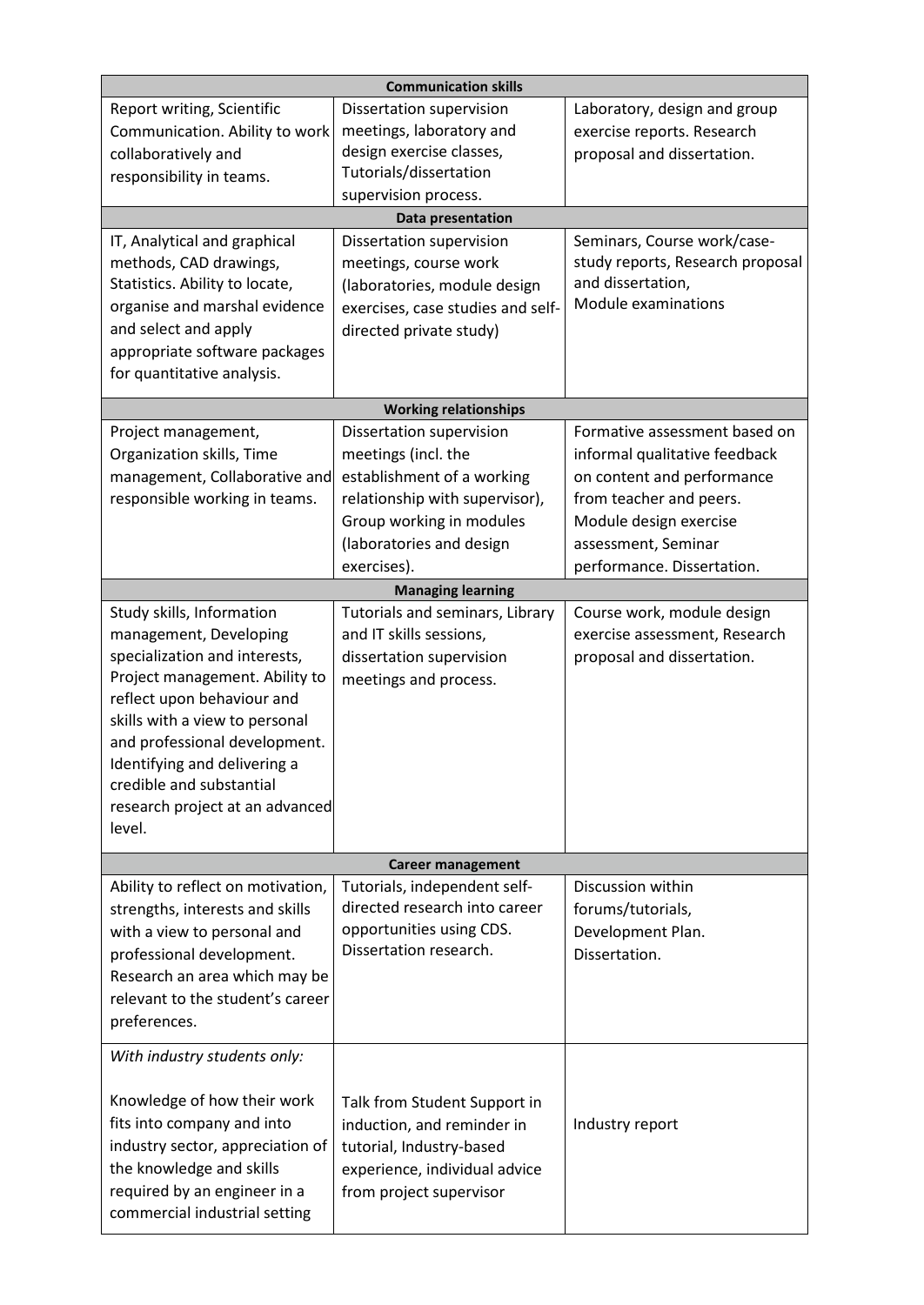### **10. Special features:**

- (i) After completing the eight taught modules and May/June exams in the first year of the course, students will carry out between 3 and 12 months of paid full- time work in an industrial placement. Students will be encouraged to undertake the maximum period of employment possible, to gain the full benefit of experience in industry. Students satisfying the normal PGT criteria for passing taught modules, will aim to start their placement between June and September of the first year and finish it by the end of the May/June exam period of the second year. Companies providing placement opportunities will be made aware of the possible need for students to return to campus briefly in September of the first year for resit exams. On their return from placements, students will carry out an in-house management dissertation, as per the non-Industry 'with Management' MSc. The project title will be decided, in conjunction with the student, while she/he is on placement.
- (ii) During the placement, appropriate support will be provided by the Department as laid out in the Code of Practice on Student Placements published by the Quality Office. An additional member of staff has been employed as an Industrial Placement Officer to arrange the placements and to contact the students each term, answer any concerns they may have and check that they are doing work appropriate for an MSc student and are receiving the necessary support and guidance. Each student will also be assigned to a named Mentor in the industrial placement.
- (iii) During their placement students will undertake a programme of training and practical experience which will be agreed by the placement company and the University, and will be specific to the particular placement.
- (iv) Students will be expected to keep a log-book recording their training and experience which is to be presented for approval to the sponsoring company and the University. After the placement, the student will present a report detailing their work, but also explaining how their skills fit into the team in which they worked, how this team serves the overall company, and how the company fits into the industrial sector. This report is the only assessment concerned with the industrial placement, and will be assessed on a pass/fail basis, and will have no credit weighting in the MSc.
- (v) Students who do not satisfactorily complete their industrial placement will receive an ordinary MSc in the same subject area as the 'with Industry' MSc.
- (vi) Any intellectual property generated during the placement will belong to the industrial partner.
- (vii) The salary paid by the industrial partner to the student will be a matter to be agreed between these two parties, although the departmental representative will make a recommendation. However, students will not be allowed to take unpaid placements.

# **11. Indications of programme quality:**

Programme external examiners in engineering will consider the programme as a whole (all modules) and the engineering modules in particular. The management modules are also taken by other cohorts of students and are therefore subject to a second independent review. Experience with other programmes where MSc students take modules from a second department has recently shown this to be a very positive way of maintaining academic standards and industrial relevance.

Engineering modules were subject to review as part of the successful accreditation by the professional engineering institutions in 2014.

Industrial placement quality will be managed in the same way as for existing 'with industry' programmes. Full details were considered when the MSc with Industry programmes were put through full programme approval for first entry in 2013/14. These are supported by the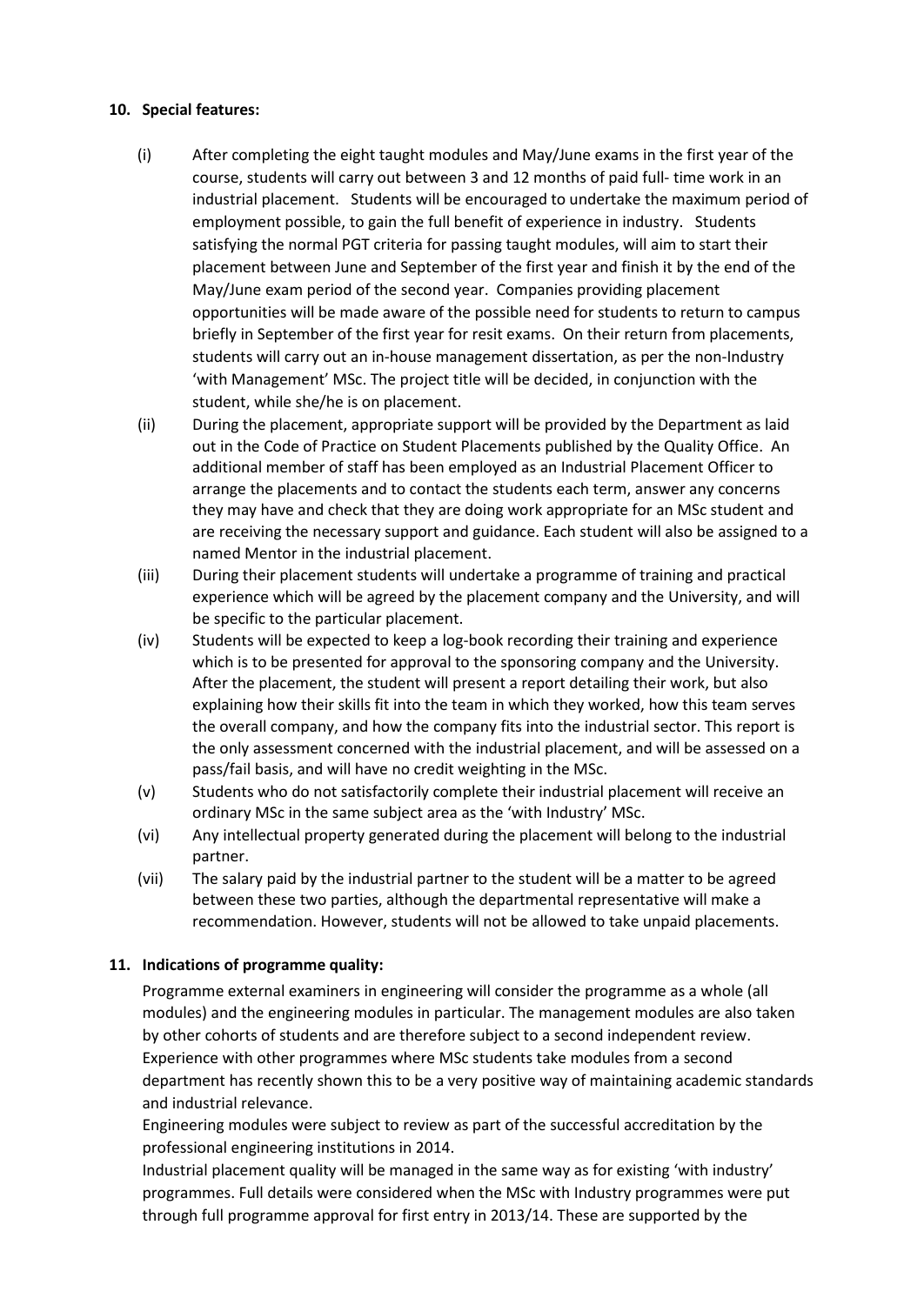Industrial Placement Officer and follow the University's Code of Practice on Student Placements shall be adhered to.

# **12. Scheme of Assessment**

Normal schemes of assessment [\(Senate Regulation 6:](http://www2.le.ac.uk/offices/sas2/regulations/senate-regulations) Regulations governing taught postgraduate programmes of study) will apply, with special conditions for the PGCert exit route to ensure minimum engineering learning outcomes are achieved given modules are drawn from two departments.

The intermediate awards of PGCert in Advanced Engineering and PGCert in Management are already available as intermediate exit routes where students fail to meet the requirements for a PGDip in Advanced Electrical and Electronic Engineering with Management per senate PGT regulation 6.35.

Where students have passed a combination of Engineering and Management modules, two additional exit routes (PGCert in Engineering with Management and PGCert in Advanced Engineering with Management) have been created (detailed in a separate programme specification). The title of award offered, a function of the number of modules passed in each discipline and therefore the balance of ILOs achieved, is detailed in the Table below: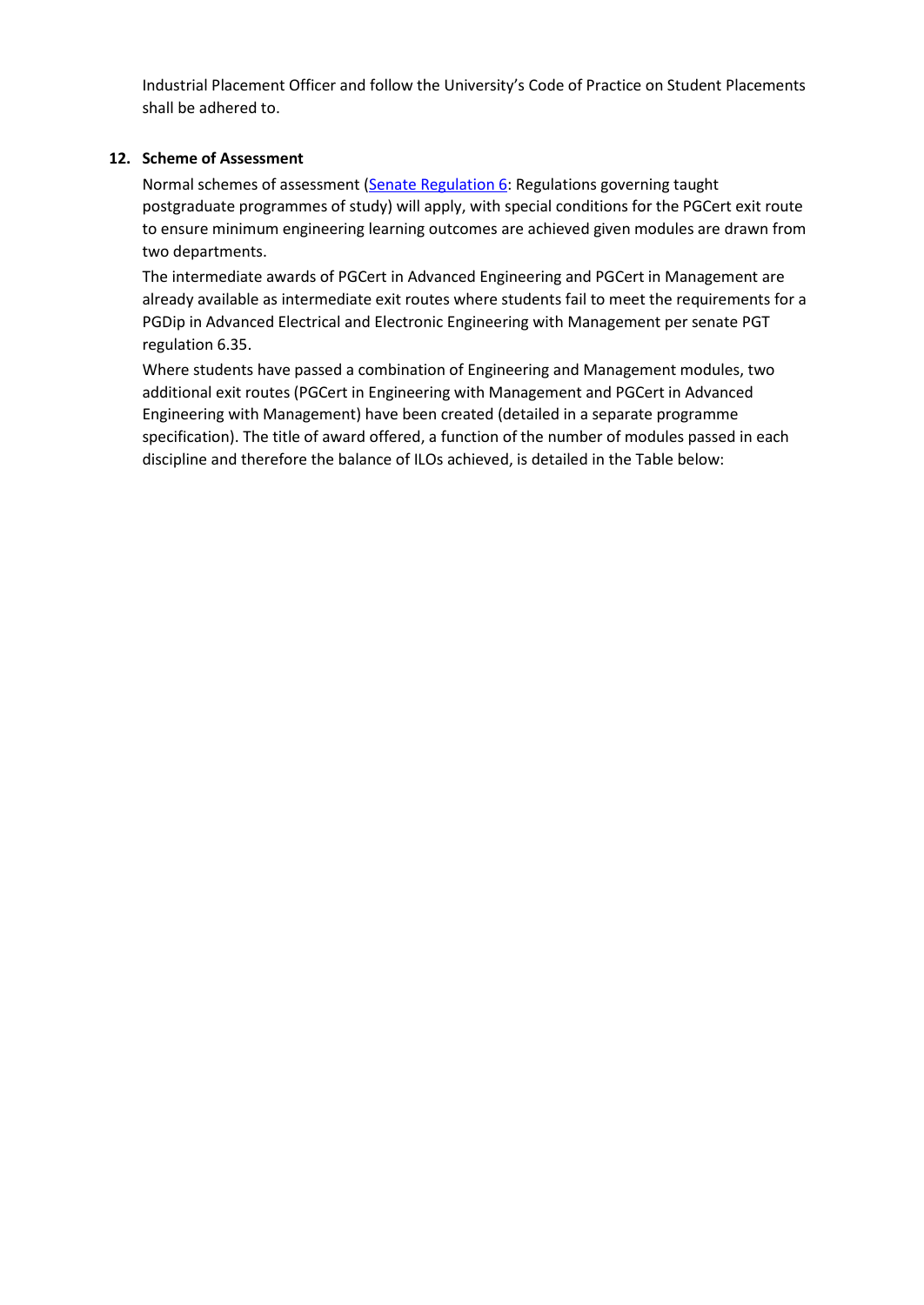| <b>AWARD MATRIX</b>                                                                                              |             | NUMBER OF 15-CREDIT MN7xxx MODULES PASSED           |                                                                                             |                                                                                              |                                                                                              |
|------------------------------------------------------------------------------------------------------------------|-------------|-----------------------------------------------------|---------------------------------------------------------------------------------------------|----------------------------------------------------------------------------------------------|----------------------------------------------------------------------------------------------|
| <b>FOR TAUGHT</b><br><b>MODULES</b><br>(NUMBER IN<br><b>BRACKETS IS</b><br><b>CREDITS</b><br>PASSED)             |             | $\Omega$                                            | $\mathbf{1}$                                                                                | $\overline{2}$                                                                               | 3                                                                                            |
|                                                                                                                  | $\mathbf 0$ |                                                     |                                                                                             |                                                                                              | PGCert IN                                                                                    |
| $\mathbf{1}$<br>$\overline{2}$<br><b>NUMBER</b><br>OF 15- CREDIT<br>EG7xxx<br><b>MODULES</b><br>3<br>PASSED<br>4 |             | <b>FAIL (0)</b>                                     | <b>FAIL (15)</b>                                                                            | <b>FAIL (30)</b>                                                                             | MANAGEMENT<br>(45)                                                                           |
|                                                                                                                  |             | <b>FAIL (15)</b>                                    | <b>FAIL (30)</b>                                                                            | PGCert IN<br>ENGINEERING<br><b>WITH</b><br>MANAGEMENT<br>(45)                                | PGCert IN<br>ENGINEERING<br><b>WITH</b><br>MANAGEMENT<br>(60)                                |
|                                                                                                                  |             | FAIL (30)                                           | PGCert in<br><b>ENGINEERING</b><br><b>WITH</b><br>MANAGEMENT<br>(45)                        | <b>PGCert IN</b><br><b>ENGINEERING</b><br><b>WITH</b><br>MANAGEMENT<br>(60)                  | <b>PGCert IN</b><br><b>ENGINEERING</b><br><b>WITH</b><br>MANAGEMENT<br>(75)                  |
|                                                                                                                  |             | PGCert in<br>ADVANCED<br><b>ENGINEERING</b><br>(45) | PGCert in<br>ADVANCED<br><b>ENGINEERING WITH</b><br>MANAGEMENT<br>(60)                      | <b>PGCert IN</b><br>ADVANCED<br><b>ENGINEERING WITH</b><br>MANAGEMENT<br>(75)                | MSc/PGDip IN<br>(respective<br>discipline)<br><b>ENGINEERING WITH</b><br>MANAGEMENT<br>(90)  |
|                                                                                                                  |             | PGCert in<br>ADVANCED<br><b>ENGINEERING</b><br>(60) | PGCert in<br><b>ADVANCED</b><br><b>ENGINEERING WITH</b><br>MANAGEMENT<br>(75)               | MSc/PGDip IN<br>(respective<br>discipline)<br>ENGINEERING WITH<br>MANAGEMENT<br>(90)         | MSc/PGDip IN<br>(respective<br>discipline)<br><b>ENGINEERING WITH</b><br>MANAGEMENT<br>(105) |
|                                                                                                                  | 5           | PGCert in<br>ADVANCED<br>ENGINEERING<br>(75)        | MSc/PGDip IN<br>(respective<br>discipline)<br><b>ENGINEERING WITH</b><br>MANAGEMENT<br>(90) | MSc/PGDip IN<br>(respective<br>discipline)<br><b>ENGINEERING WITH</b><br>MANAGEMENT<br>(105) | MSc/PGDip IN<br>(respective<br>discipline)<br><b>ENGINEERING WITH</b><br>MANAGEMENT<br>(120) |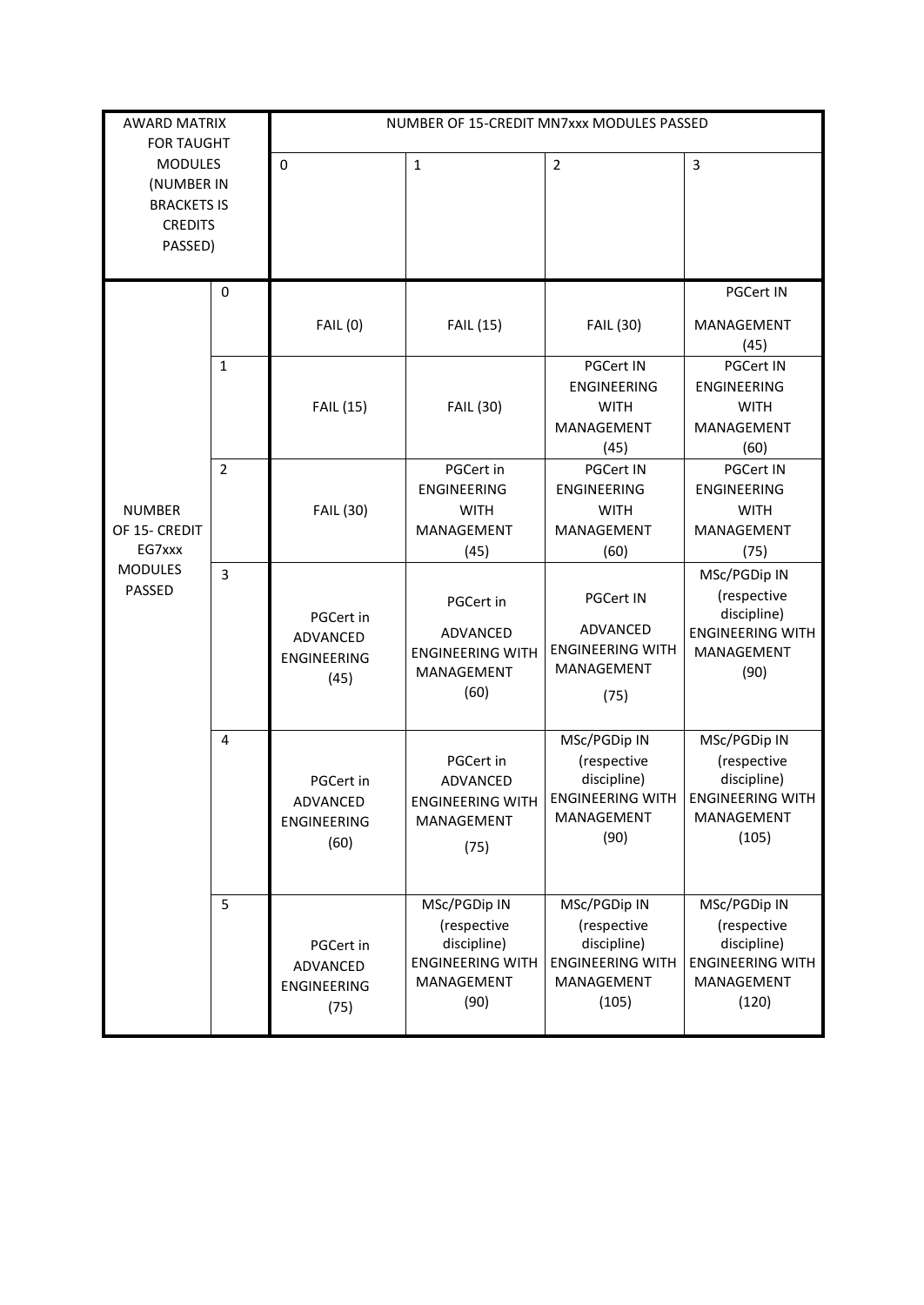### **13. Progression points**

Any student failing to satisfy the requirements for an MSc (i.e. failing more than four taught modules in May/June of the first year or with more than two failed modules after the resit exams in September of the first year) will be removed from the MSc with Industry programme and considered for a Postgraduate Diploma or Postgraduate Certificate as appropriate. This will necessarily disqualify him/her from the placement (as there is no Postgraduate Diploma or Certificate with Industry). In this event, the company where the placement was to be held will be notified immediately. For overseas students, the UKBA will also be informed immediately. This may happen in June of the first year, although it could happen as late as September of the first year. Companies offering placements will be warned of this eventuality at the outset, and any contract of employment shall be made subject to satisfactory completion of the taught part of the MSc.

# **14. Rules relating to re-sits or re-submissions:**

The written examinations in the taught elements of the programme can be resat. Generally, coursework cannot be resat. In practice all but the weakest students failing a module will be able to pass it by resitting the examination. In the case that a module has no components that can be resat, this must be stated explicitly in the module description given in the MSc handbook. The dissertation would not be able to be resat. Before failing the project, the student would undergo a viva, in which the original mark given to the project could be raised to no more than the pass mark (50%). Any student failing the project would not receive an MSc, but may be considered for a Postgraduate Diploma or Postgraduate Certificate.

### **15. Additional information** [e.g. timetable for admissions]

Admissions will only take place in October each year.

### **16. External Examiner**

The details of the External Examiner(s) for this programme and the most recent External Examiners' reports can be found [here.](https://exampapers.le.ac.uk/xmlui/handle/123456789/214)